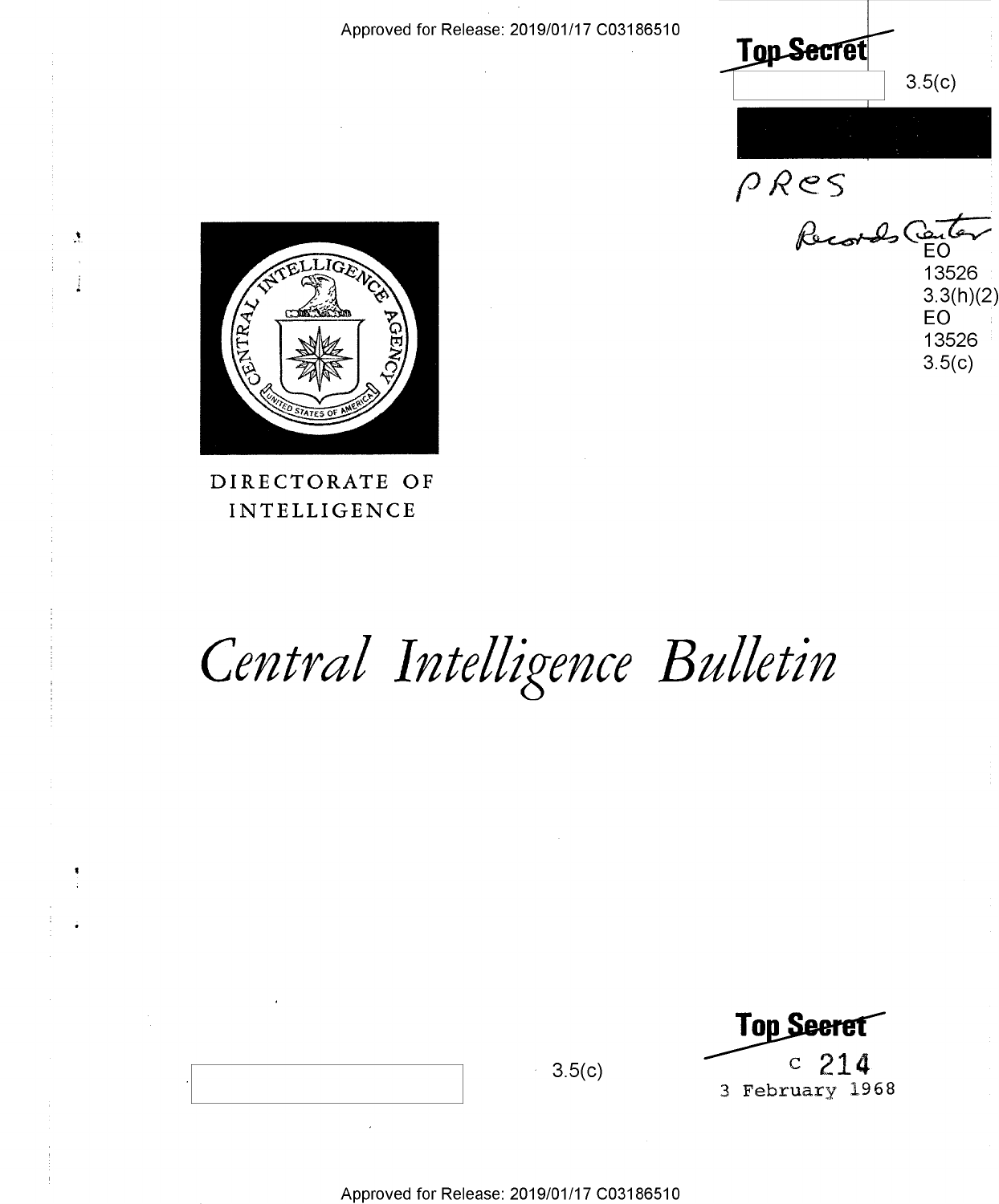### Approved for Release: 2019/01/17 C03186510 Approved for Release: 2019/01/17 003186510 **lop Seeret** -

Ŧ

#### Controlled Dissem

The *CENTRAL INTELLIGENCE BULLETIN* is produced by the Director of Central Intelligence to meet his responsibilities for providing Director of Central Intelligence to meet his responsibilities for providing current intelligence bearing on issues of national security to the President, current intelligence bearing on issues of national security to the President, the National Security Council, and other senior government officials. It the National Security Council, and other senior government officials. It is produced in consultation with the Departments of State and Defense. is produced in consultation with the Departments of State and Defense. When, because of the time factor, adequate consultation with the depart-When, because of the time factor, adequate consultation with the depart ment of primary concern is not feasible, items or portions thereof are produced by CIA and marked with an asterisk. duced by CIA and marked with an asterisk.

Interpretations of intelligence information in this publication represent Interpretations of intelligence information in this publication represent immediate and preliminary views which are subject to modification in the light of further information and more complete analysis. light of further information and more complete analysis. '

Certain intelligence items in this publication may be designated specifically Certain intelligence items in this publication may be designated specifically for no further dissemination. Other intelligence items may be disseminated for no further dissemination. Other intelligence items may be disseminated further, but only on a need-to-know basis.· further, but only on <sup>a</sup> need-to~know basis.

# **WARNING**  WARNING

This document contains classified information affecting the national security This document contains classified information affecting the national security of the United States within the meaning of the espionage laws, US Code Title 18, Sections 793, 794, and 798. Title 18, Sections 793, 794, and 798.



 $3.5(c)$ 

\_ ""':\*:911'T':'"='1"'- - . .........\_...l...\_,.. ...| n. .\_..\_



Approved for Release: 2019/01/17 C03186510 Approved for Release: 2019/01/17 003186510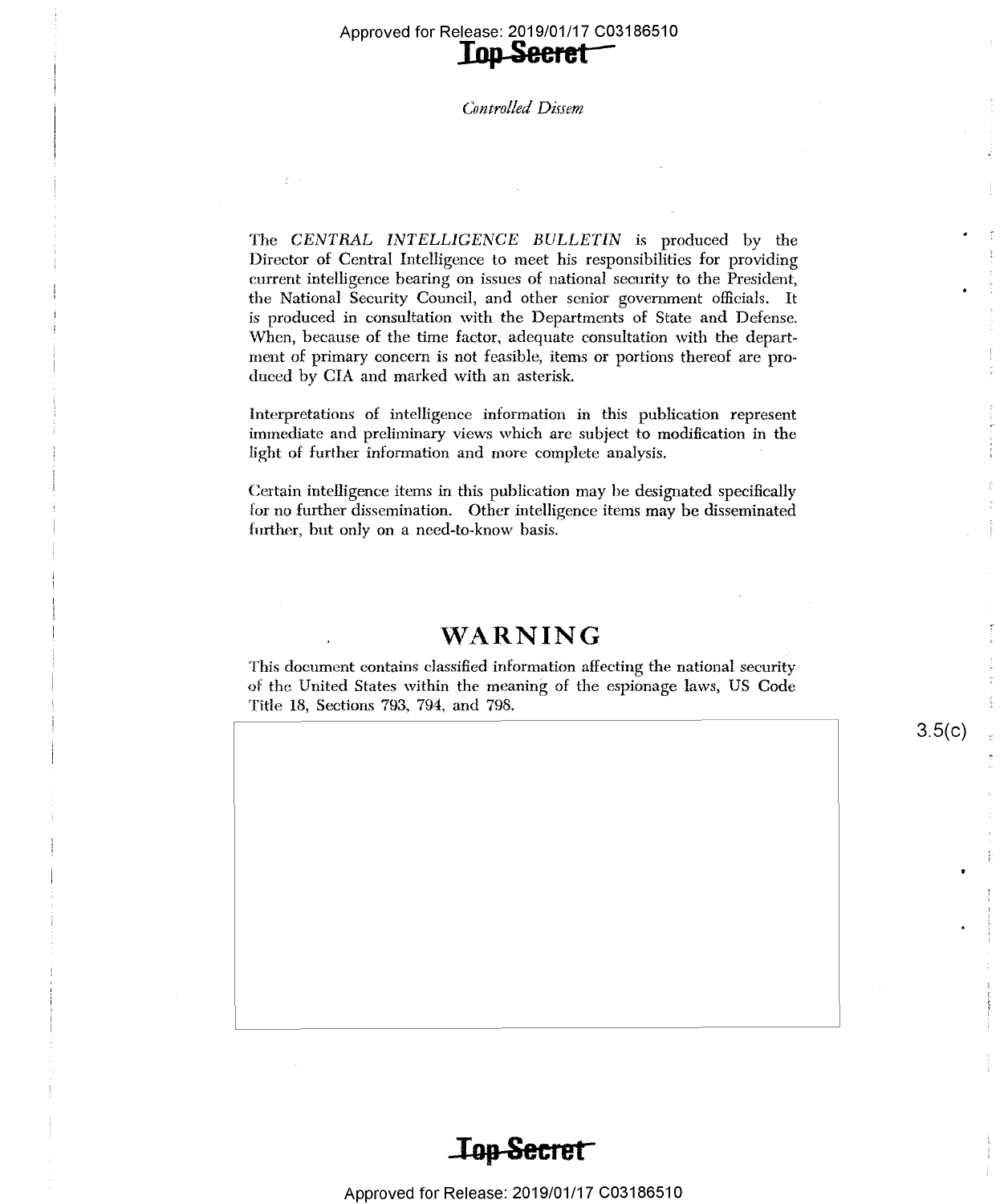—<br>™ Approved for Release: 2019/01/17 C03186510 3.5(c) 3.5(c)

3 February 1968 <sup>3</sup> February 1968 .  $3.5(c)$ 

<u>The Communication of the Communication of the Communication of the Communication of the Communication of the Co</u>

N

# Central Intelligence Bulletin

*CONTENTS* 

Situation report. (Page 1) South Vietnam:

T .. I -

 $3.3(h)(2)$ 

Southern Yemen: Left-wing elements gaining ascendancy in new government. (Page 6)

Saudi Arabia - Iran: Release of ARAMCO barge by Saudi Arabia - Iran: Release of ARAMCO barge by Iran and prospect of talks reduce tensions. (Page 7) Iran and prospec<sup>t</sup> of talks reduce tensionse (Page 7)'

Belgium: New linguistic dispute threatens govern- Belgium: New linguistic dispute threatens govern $m$ ent.  $(Q \ge 8)$ 

Guyana-Surinam: Possible border troubles (Page 9)

3.5(c)

3.5(c)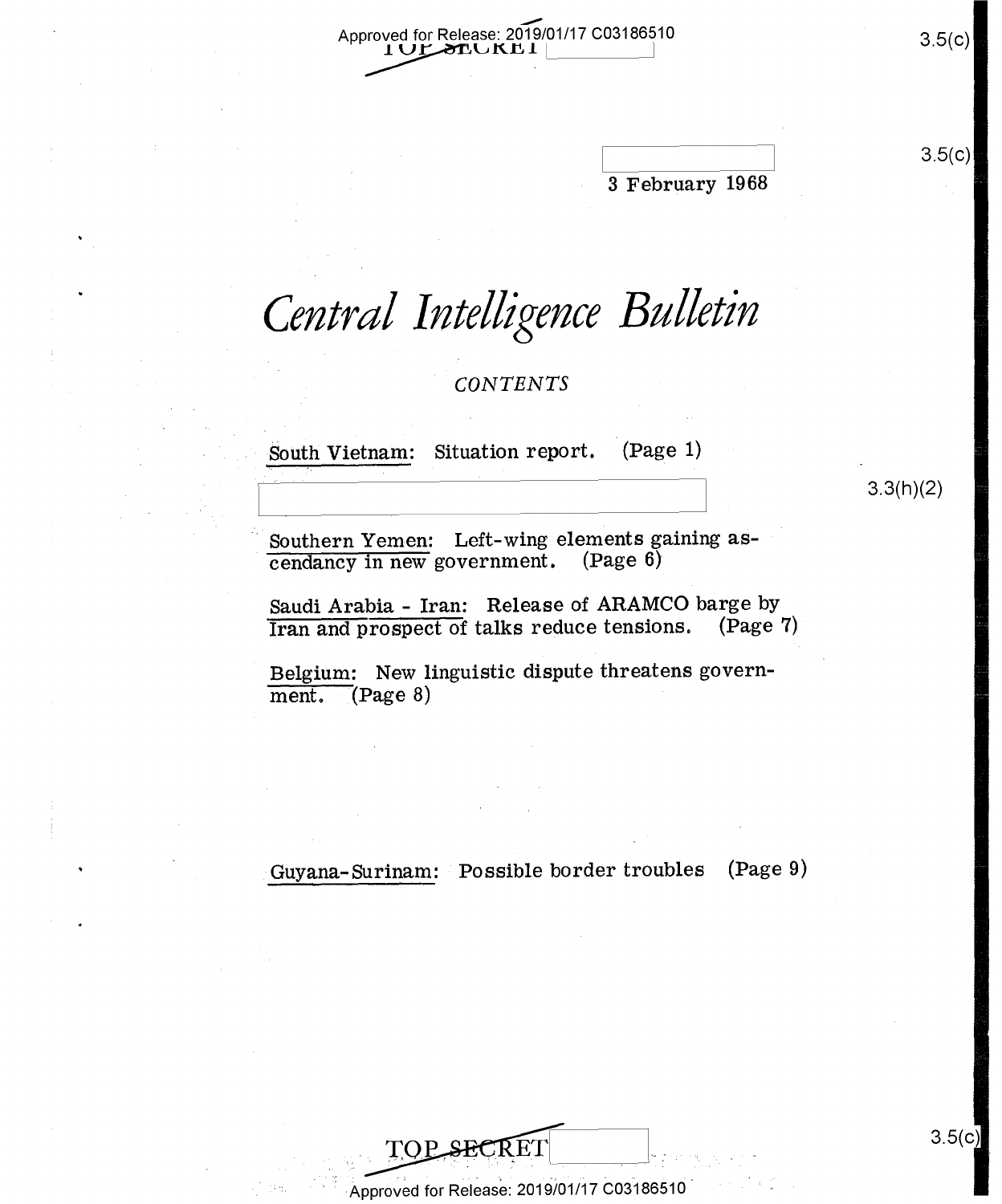### Approved for Release: 2019/01/17 C03186510 Approved for Release: 2019/01/17 003186510



3 Feb 68 Kapproved for Release: 2019/01/17 C03186510ETIN Map  $3.5(c)$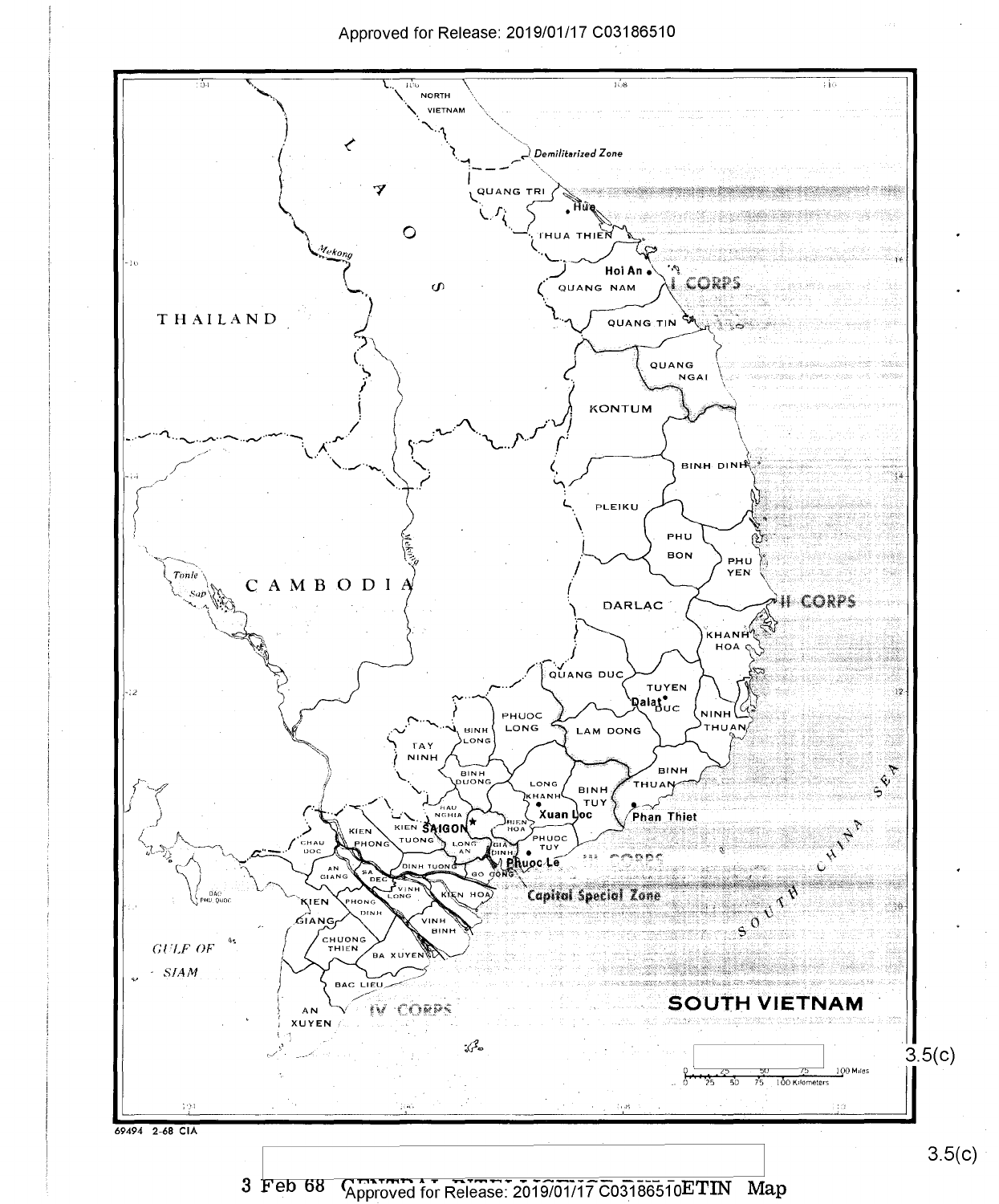\*South Vietnam: Communist forces retain consid-\_ \*South Vietnam: Communist forces retain considerable momentum in their offensive against key urban areas and allied installations throughout South Vietnam. areas and allied installations throughout South Vietnam.

Isolated enemy groups are continuing to resist Isolated enemy groups are continuing to resist ' allied mopping-up in Hue, Hoi An, Phan Thiet, and Da Lat in the northern half of the country. New attacks came during the night on two provincial capitals--Xuan Loc and Phuoc Le--in South Vietnam's III Corps. Heavy fighting continues within a number of provincial capitals and dis-continues within <sup>a</sup> number of provincial capitals and dis- $\text{trict towns in the delta.}$ 

Saigon was relatively quiet during the night and this morning with only a few scattered clashes. morning with only <sup>a</sup> few scattered clashes.

Some reports state that groups of Viet Cong have Some reports state that groups of Viet Cong have been sighted withdrawing from the city. Other reports raise the possibility of widespread renewed attacks. Pris- $\mathbf o$  and captured documents indicate that the action so  $\mathbf o$ far may have been aimed at creating turmoil in preparation for another attack. Some 25 to 30 Viet Cong battalions tion for another attack. Some 25 to 30 Viet Cong battalions are said to be staging in areas north and south of the city. are said to be staging in areas north and south of the city. -

In addition, elements of the North Vietnamese 7th and Viet Cong 9th divisions reportedly have taken up reserve posi-Cong 9th divisions reportedly have taken up reserve posi... tions north of the capital. These reports have not been  $\blacksquare$  $\blacksquare$  confirmed,  $\blacksquare$ 

The effectiveness of the Saigon government is being The effectiveness of the Saigon government is being sorely taxed in the current military crisis. sorely taxed in the current military crisis. \_

In the absence of President Thieu from Saigon when the city was first attacked, Vice President Ky stepped in the city was-first attacked, Vice President Ky stepped in to give direction and reportedly authorized the declara-to give direction and reportedly authorized the declara— . tion of martial law. Although Thieu himself has displayed tion of "martial law. Although Thieu himself has displayed a marked degree of confidence since his return, the stage <sup>a</sup> marked degree of confidence since his return, the stage

I

 $3.3(h)(2)$ 

**EXECUTIVE**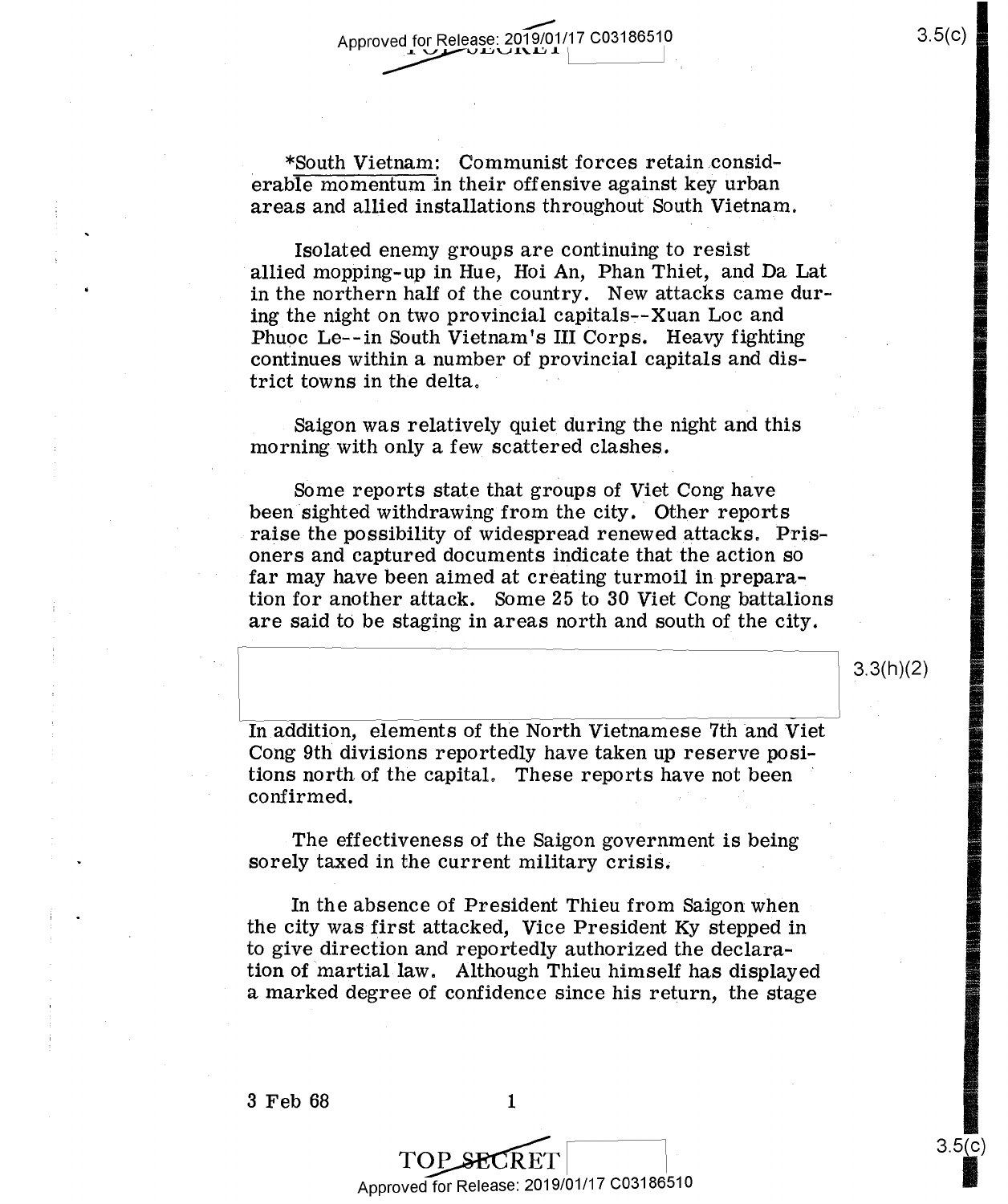may have been set for increased friction arising from may have been set for increased friction arising from Ky's desire for decisive actions and Thieu's normally Ky's desire for decisive actions and Thieu's normally  $cautious method of operation.$ 

 $\mathbf{P}_{\mathbf{r}}$ **Example 1** Prime Minister Loe has taken no initiatives in the past four Minister Loc has taken no initiatives in the past four days toward reassuring the public of the government's days toward—reassuring the public of the government's ability to provide the essential and emergency services ability to provide the essential and emergency services to cope with the situation. Loe, who was described as to. cope with the Situation. 'Loc, who was described as "bewildered" when the Viet Cong attacks erupted, re-"beWildered" when the Viet Cong attacks erupted, re portedly believes that he must presently defer to the portedly believes that he must presently defer to the military and that civilians can do little until the military military and that civilians can do little until the military have restored some measure of normality.

the government has performed "reasonably well" but has the government has performed "reasonably well" but has been handicapped by a noticeable lack of coordination in been handicapped by <sup>a</sup> noticeable lack of coordination in '  $\frac{1}{2}$  issuing orders.  $\frac{1}{2}$  not enough is yet being  $\frac{1}{2}$ done, however, to reassure and rally the nervous popu-done, however, to reassure and rally the nervous popu lation of Saigon, and that there is a further danger of lation of Saigon, and that there is <sup>a</sup> further danger of counterproductive measures or dislocation if the Viet counterproductive measures or dislocation if the Viet  $\frac{1}{\text{Cong are not soon cleaned out of the city.}}$ 

every.<br>President Thieu has now delegated broad authority in the military situation and is beginning to turn authority in the military situation and is beginning to turn his own attention to these pressing political and psychological aspects. logical aspects. '

The Vietnamese Communists may be putting together The Vietnamese Communists may be putting together a new political apparatus to support claims that their cur-<sup>a</sup> new political apparatus to support claims that their current offensive has triggered a popular uprising and to lead toward setting up a "government" as an alternative to the Saigon regime. Saigon regime. -

The Viet Cong radio broadcast an "appeal" from a new organization called the "Alliance of National and Peace new organization called the "Alliance of National and Peace Forces." The "Alliance" objectives include overthrowing Forces." The "Alliance" objectives include overthrowing the Saigon government, forcing a US withdrawal, and ne-the Saigon government, forcing <sup>a</sup> US withdrawal, and ne gotiating with the National Liberation Front to achieve gotiating with the National Liberation Front to achieve

 $3.5(c)$ 

 $3.3(h)(2)$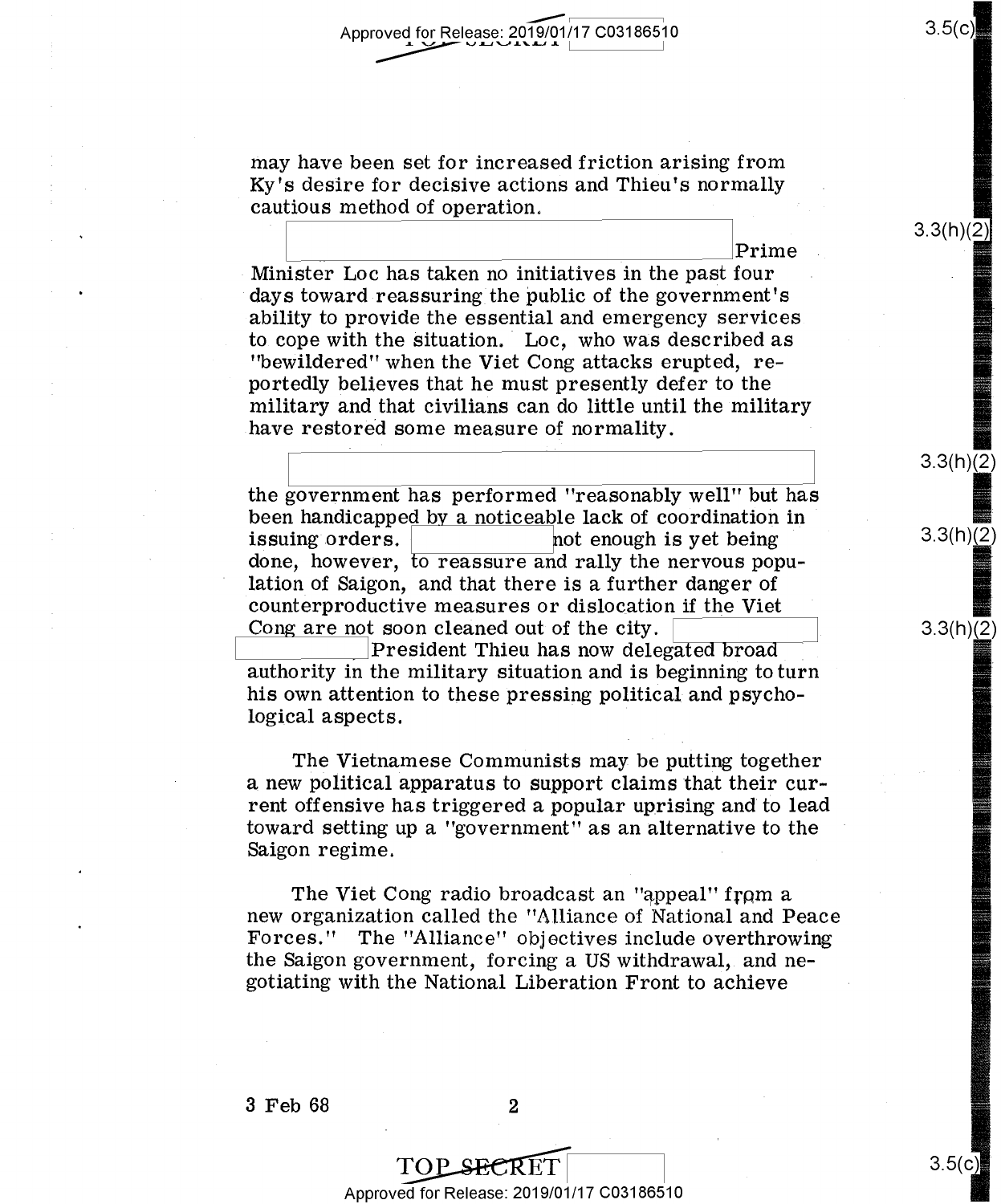these goals. The "appeal" says "we must at once set<br>in a revolutionary covernment."  $up a$  revolutionary government."

So far the "Alliance" shows no signs of being any-So far the "Alliance" shows no nsigns of being anything more than a paper organization. It is billed as a thing more than <sup>a</sup> paper organization. It is billed as <sup>a</sup> " "national" organ, but only branches in Saigon and Hue have been mentioned specifically. The one in Hue seems have been mentioned Specifically. The one in Hue seems to be headed by a non- Communist political nonentity of to be headed by a- non- Communist political nonentity of ' the same stripe found throughout the National Liberation the same-stripe found throughout the National Liberation Front. The set of the set of the set of the set of the set of the set of the set of the set of the set of the set of the set of the set of the set of the set of the set of the set of the set of the set of the set of the se

The enemy may believe that by stressing themes The enemy may believe that by stressing themes ' of peace, anti-Americanism, and neutrality in the name of peace, anti-Americanism, and neutralityin the name of a new organization untainted by known links with either of <sup>a</sup> new organization untainted by known links with either the Communists or the Front, they can muster greater support for their objectives than they have through the support 'for their objectives than they have through the Front itself in the past. It is conceivable that they might even try through "negotiations" with the "Alliance" to  $\sim$ fashion an administrative structure to pass off as a fashionan administrative structure to pass off as <sup>a</sup> "coalition government"--an objective frequently men-"coalition government"—eanobjective frequently mentioned in captured documents as a goal of the "winter-<br>spring" campaign. / spring" campaign. /

3<br>
TOP SECRET<br>
Approved for Release: 2019/01/17 C03186510

3ECRET

3.5(c)

3.5(c)

.... e

 $3.5(c)$ 

 $3 \text{ Feb } 68$   $3 \text{ }$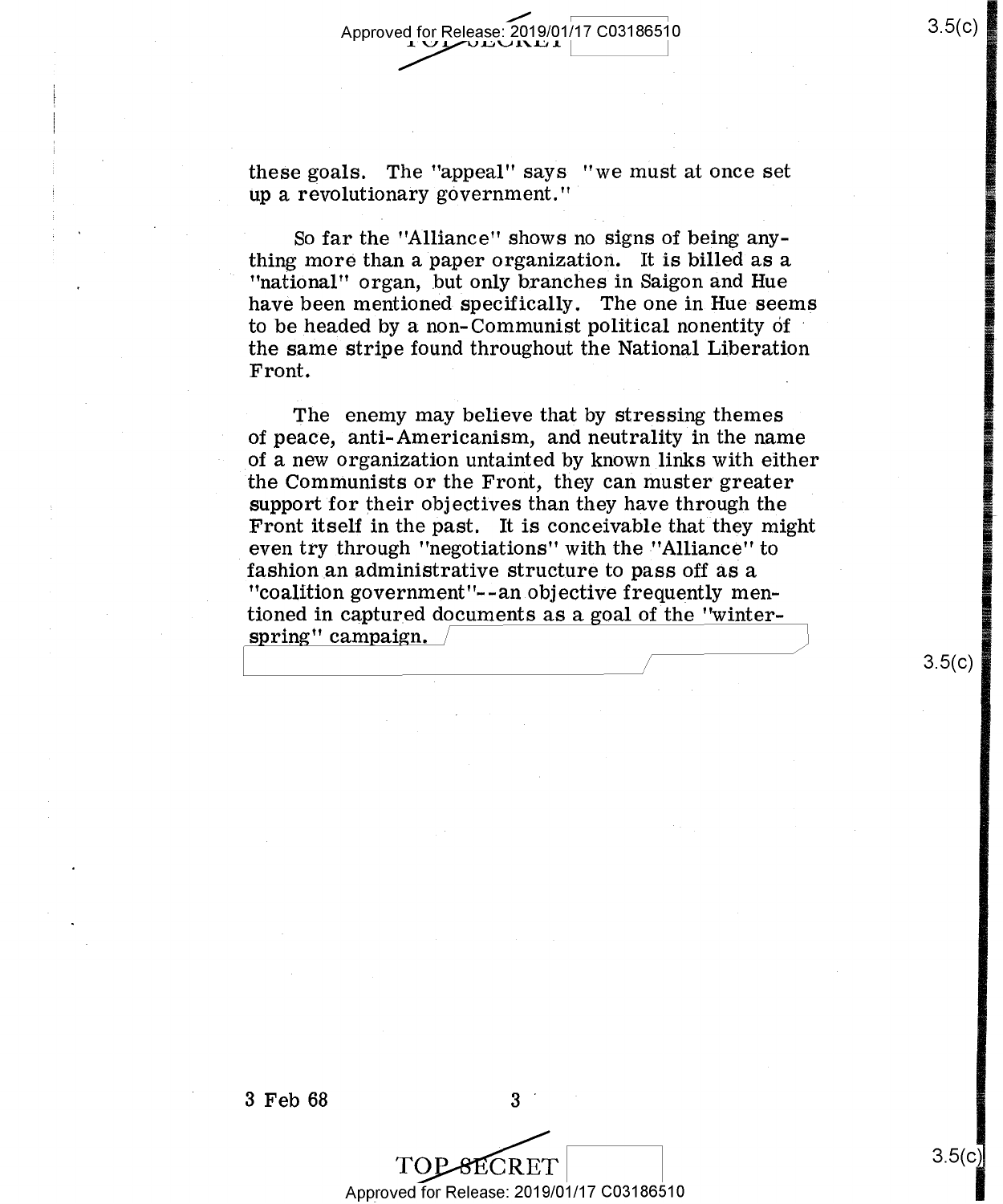### Approved for Release: 2019/01/17 C03186510<br> **Approved for Release: 2019/01/17 C03186510** for Release: 2019/01/17 C03186510<br><del>LUIT D</del>EUKE I |

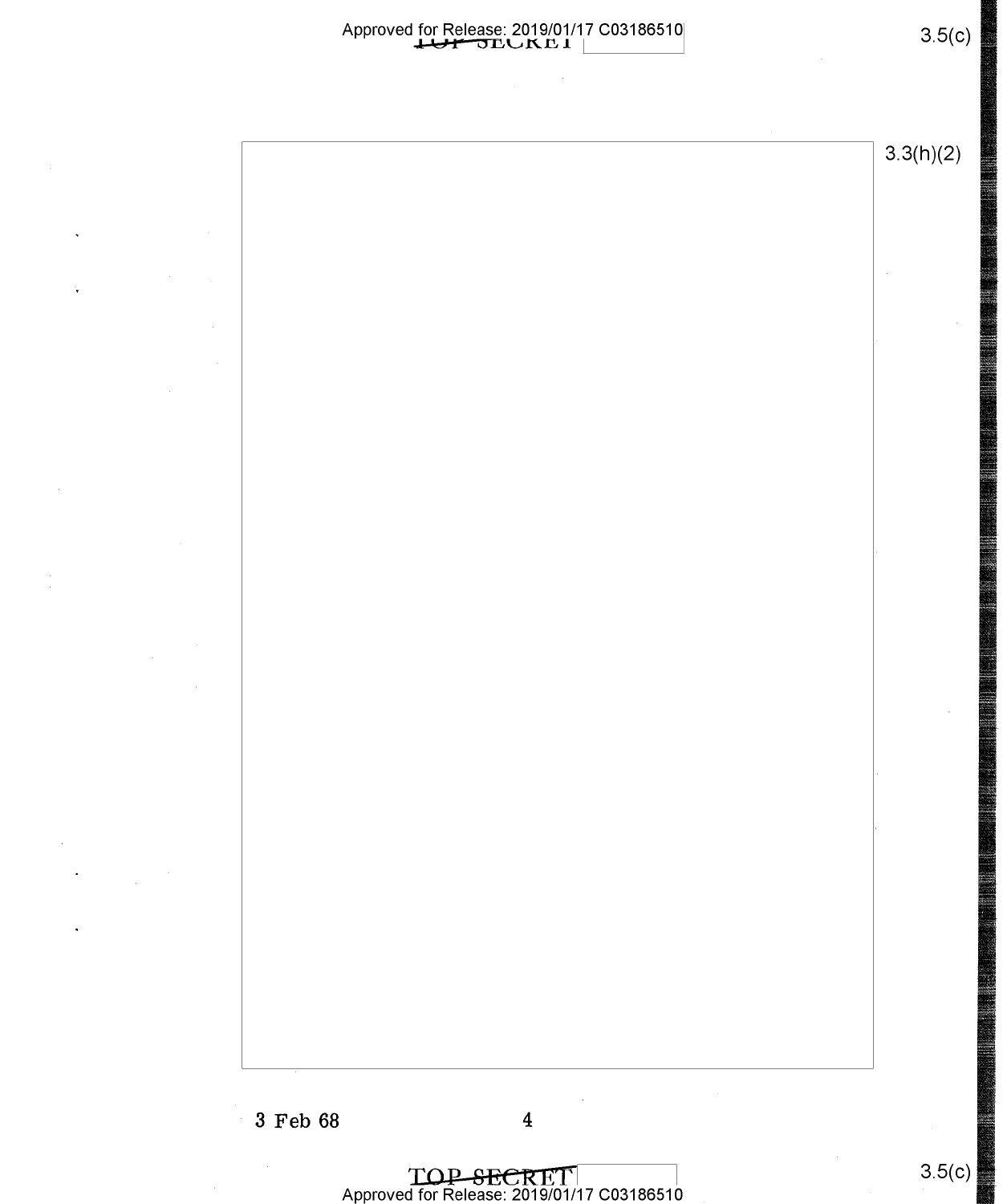# Approved for Release: 2019/01/17 C03186510 **...\_CI U~'-'.1.'-.L.:.I ..J..**  Approved for Release: 2019/01/17 <sup>003186510</sup> \_ 3.5(0) muu1\u<sup>1</sup> <sup>1</sup> <sup>I</sup> .

3.3(h)(2)

 $\sim$ 

 $\bar{\mathcal{A}}$ 

3 Feb 68 5 3 Feb 68 5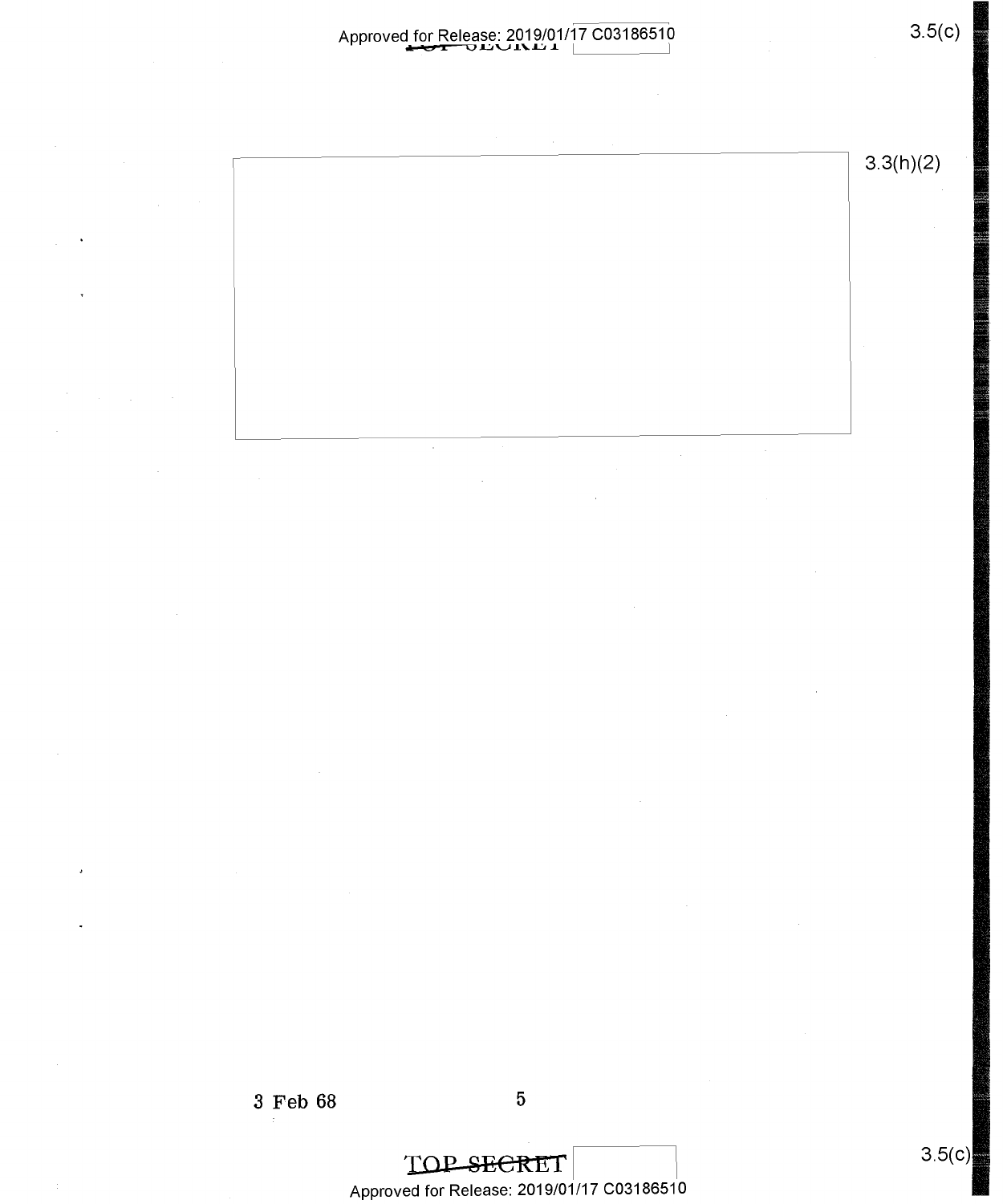Southern Yemen: Left-wing elements are gaining ascendancy in the new government. ing ascendancy in the new government.

Southern Yemen established diplomatic relations Southern Yemen established diplomatic relations with Communist China on 31 January. Furthermore, with Communist China on 31 January. Furthermore, Defense Minister Baidh arrived in Moscow yesterday Defense Minister Baidh arrived in Moscow yesterday in search of foreign aid. The Ministry of Information in search of foreign aid. The Ministry of Information on 1 February admitted publicly that Baidh would be **the same of the set** particularly interested in military assistance. The particularly interested in military assistance. ' The ministry, however, denied an earlier Aden radiobroadcast which had quoted Baidh as saying that Southern cast which had quoted Baidh as saying that Southern Yemen's British-trained army had been equipped by Yemen's British—trained army had been equipped by imperialism and that it was not possible to have an imperialism and that it was not possible to have an army whose arms and ammunition were in "enemy" army whose arms and ammunition were in "enemy" hands. hands. -

Within Southern Yemen, the leftists are moving Within Southern Yemen, the leftists are moving to cow or eliminate possible opposition. A court es-to cow or eliminate possible opposition. A court es tablished to prosecute "former rulers, saboteurs, and tablished to prosecute "former rulers, saboteurs, and antirevolutionary elements" has handed down its first antirevolutionary elements" has handed down—its first death sentence. It condemned a member of the local death sentence. It condemned a member of the local nobility for what were, before independence, legitimate nobility for what were, before independence, legitimate contacts with a British adviser. contacts with a British adviser.

It remains to be seen what attitude the Aden au-It remains to be seen what attitude the Aden au thorities will take in aid talks with the British, scheduled for a month hence. The British are not likely uled for <sup>a</sup> month hence. The British are not likely to continue their subsidy. The Southern Yemeni Gov-to continue their subsidy. The Southern Yemeni Gov ernment has not responded to low-key US offers of ernment has not responded to low—key US offers of nonfinancial assistance, but has repeatedly asserted nonfinancial assistance, but has repeatedly asserted<br>that it is "neutral" in its international alignment.  $\frac{3.5(0)}{2.2}$ 

3.5(c)

I I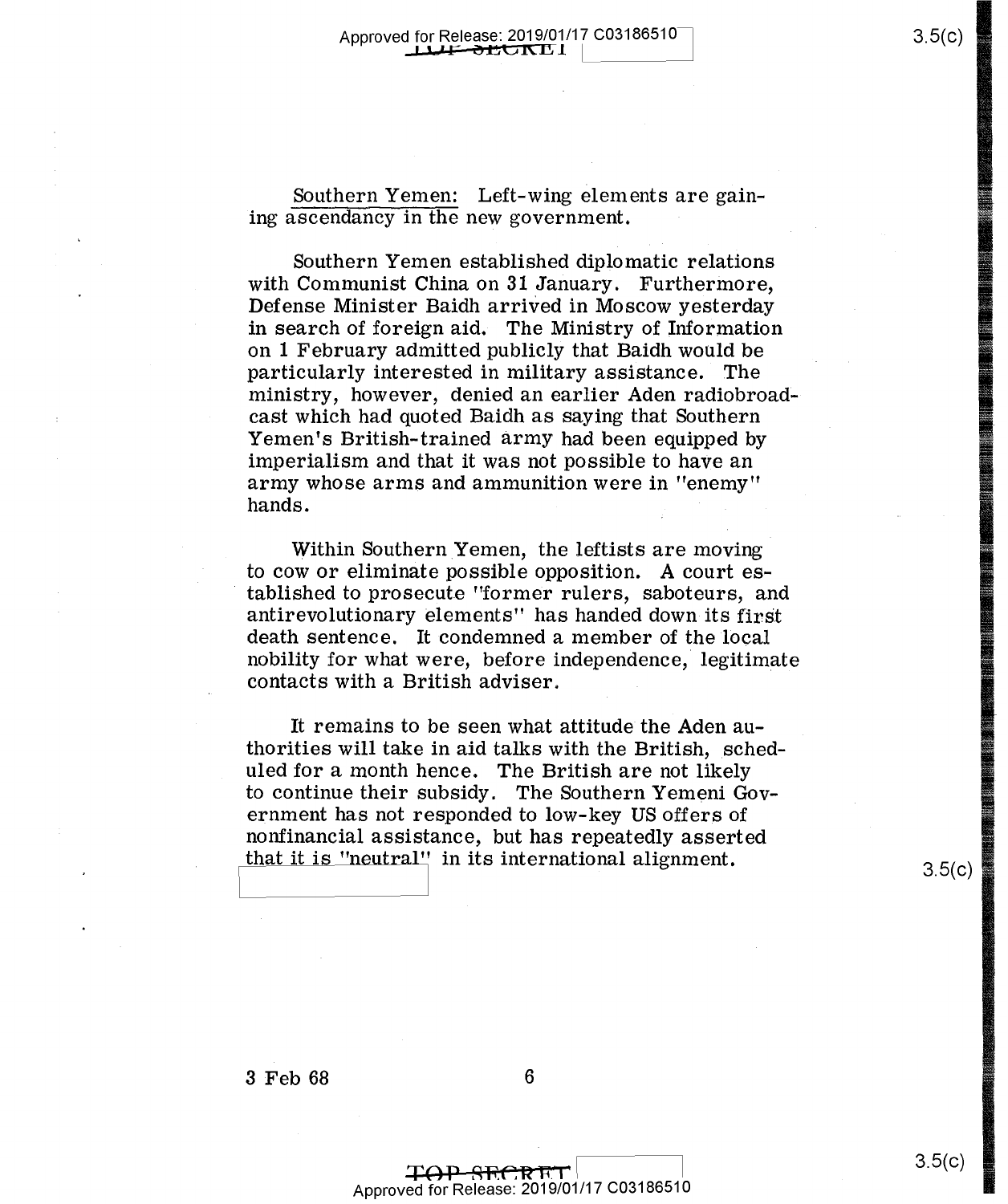Saudi Arabia - Iran: Tehran's release of a cap- Saudi Arabia - Iran: Tehran's release of <sup>a</sup> captured **ARAMCO** drilling barge and the prospect of tured ARAMCO drilling barge and the prospec<sup>t</sup> of eventual talks between the parties have reduced ten-eventual talks between the parties have reduced tensions.  $sions.$ 

The same afternoon the Saudi official on the barge, The same afternoon the saudi offiCial on the barge, who had attempted to parley with the Iranian gunboat commander, was released. He and the ARAMCO rep-commander, was released. He and the ARAMCO representative accompanying him returned to Saudi Arabia. resentative accompanying him returned to Saudi Arabia, Most of the ARAMCO employees on the drilling barge Most of the ARAMCO employees on the drilling barge also were allowed to return to the mainland. A skeleton crew remained to move the ARAMCO barge out of  $\mathbf t$ he disputed area.  $\mathbf t$ 

No date has been set for talks, but if a face-to- No date has been setfor talks, but if <sup>a</sup> face—toface discussion between the two monarchs is arranged, face discussion between the two monarchs is. arranged, it might go far toward removing problems caused by it might go far toward removing problems caused by . the machinations of minor officials on both sides.  $\sim$  3.5(c)

3.5(c)  $3.5(c)$ 

3.3(h)(2)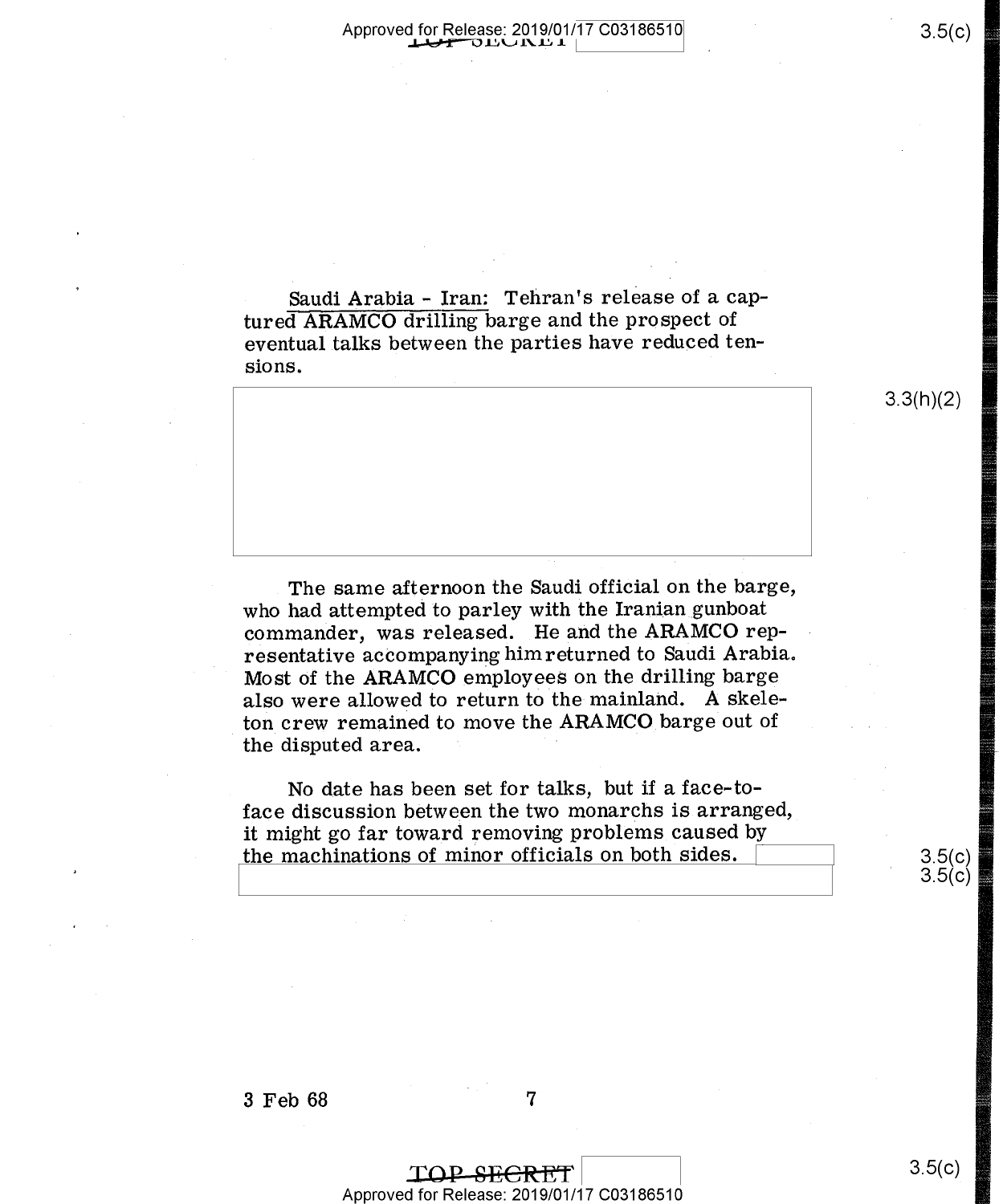Belgium: The linguistic dispute at Louvain University has become a political issue which could bring versity has become <sup>a</sup> political issue which could bring down the government.

The dispute arose from Flemish nationalists' demands that Louvain's French-speaking faculties and departments be moved to the French-speaking section departments be moVed to the FrenCh- speaking section of Belgium. Prime Minister Vanden Boeynants' coali-of Belgium. Prime Minister Vanden Boeynants' coalition of Social Christian and Liberal parties has tried tion of Social Christian and Liberal parties has tried to avoid involvement, taking the position that it is a to avoid involvement, taking the position that it is <sup>a</sup> problem for the university authorities and the Catholic problem for the university authorities and the Catholic bishops who constitute the governing board.

Activists on both sides appear determined to drag the government into the dispute and interpellations on the subject are scheduled in both houses of parliament next week. The Social Christian Party has split along linguistic lines on such issues in the past. Significant linguistic lines on such issues in the past. . Significant numbers of negative votes or abstentions next week could lead to the resignations of some or all of the could lead to. the resignations of some or all Of the cabinet.

Vanden Boeynants apparently intends to play for Vanden Boeynants apparently intendsto playfor time in the hope that passions will subside. He is probably counting on his party's realization that a govern-ably counting on his party's realization that agovern ment crisis and new elections would benefit the small ment crisis and new e1ections'Wou1d benefit the small  $\text{opposition particles.} \quad \overbrace{\hspace{25mm} }^{3.5\text{(c)}}$ 

 $3.5(c)$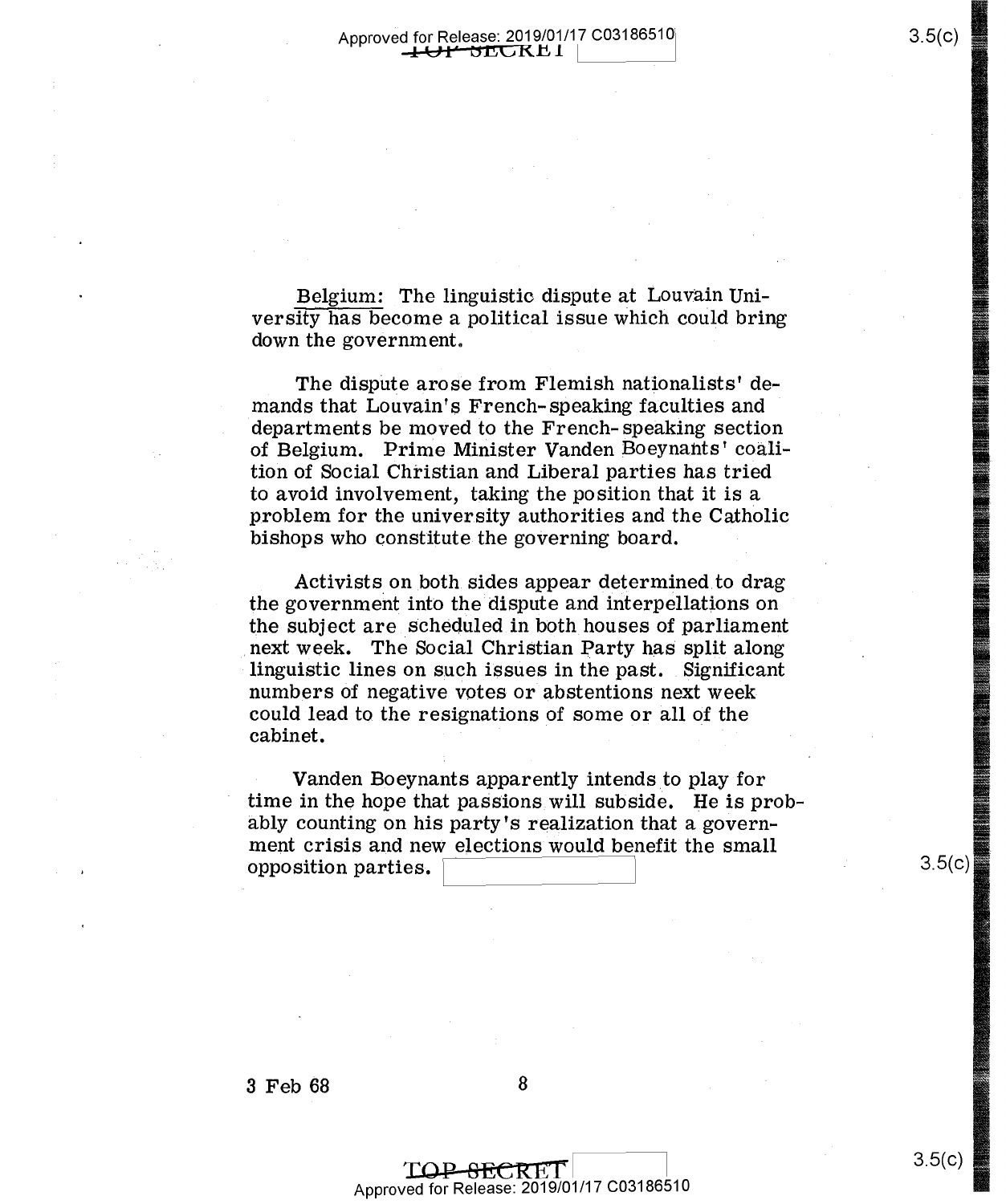## **NOTE**  JNOTE

Guyana-Surinam: A small detachment of Surinam Guyana— Surinam: A small detachment of Surinam police reportedly has re- established itself in the bor-pOIice reportedly has re—established itself in the bor der area disputed with Guyana and has orders to respond with "armed resistance" if Guyanese troops at-spend with "armed resistance" if Guyanese troops at tempt to evict it. If the Guyanese discover the outpost, tempt to evict it. If the Guyanese discoverthe outpost, or if Surinam's Minister President Pengel publicly confirms its existence, Prime Minister Burnham of confirms its-existence, Prime Minister Burnham of Guyana is likely to react sharply. The Guyanese have Guyana is likely to react sharply. The Guyanese have been stressing diplomatic maneuvers to settle the been stressing diplomatic maneuvers to. Settle the dispute, b<u>ut any unexpected e</u>ncounter could lead to  $\mathbf{s}$  shooting.  $\begin{bmatrix} 1 & 1 & 1 \\ 1 & 1 & 1 \\ 1 & 1 & 1 \end{bmatrix}$ 

TOP SECRET Approved for Release: 2019/01/17 C03186510 Approved for Release: 2019/01/17 003186510